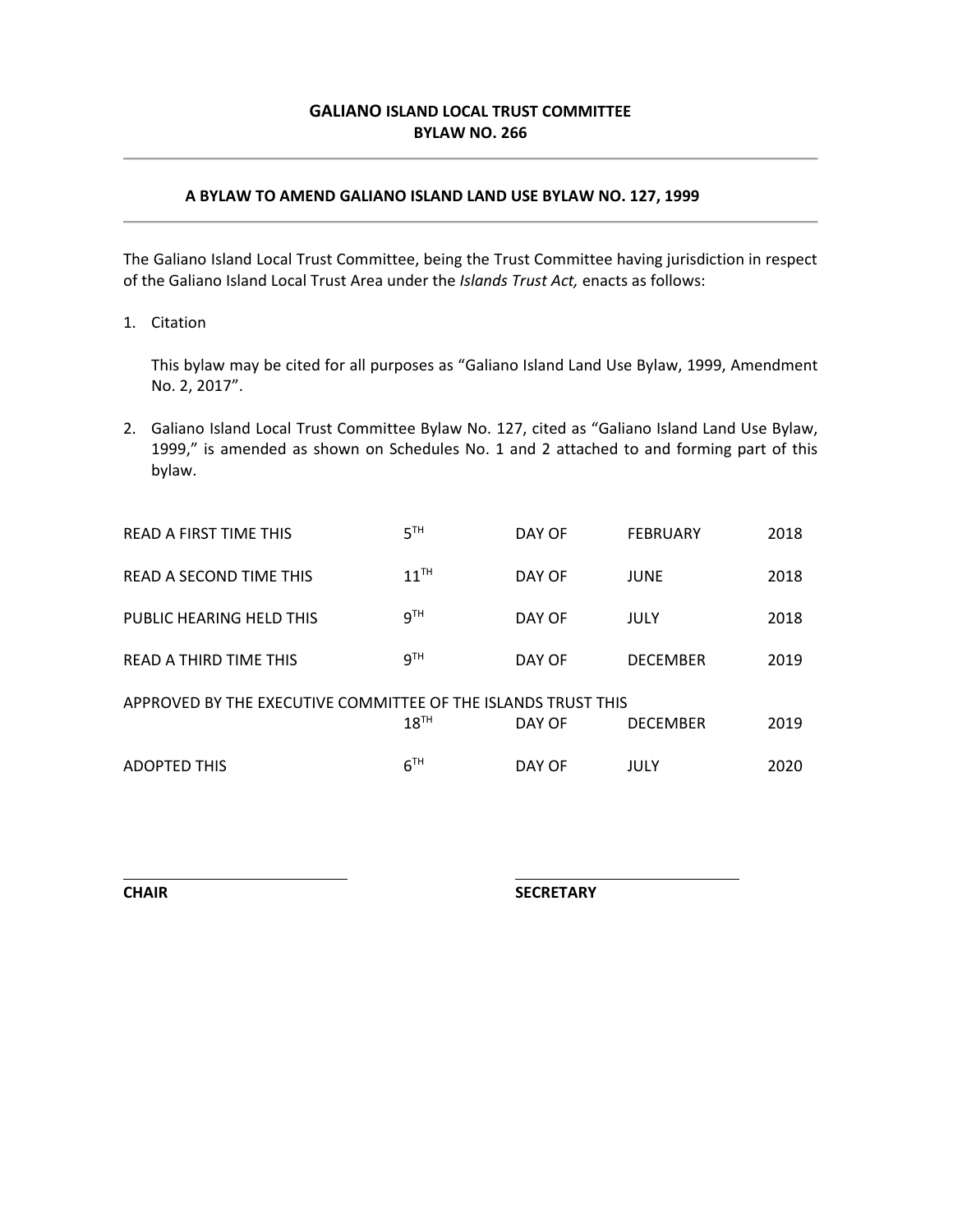# **SCHEDULE NO. 1**

- 1. Bylaw No 127 is amended as follows:
	- 1.1 Section 4.1 of Part 4, "CREATION AND EXTENT OF ZONES" is amended by the insertion of a new zone entry Forest Industrial (A) (FI(A)) below Forest Industrial.
	- 1.2 Section 9, ECONOMIC ACTIVITY ZONES is amended by the insertion of a new Zone 9.6 (B) as follows:

### **"9.6(B) Forest Industrial Zone A – FI(A)**

The intent of the FI(A) zone is to permit limited industrial uses and an accessory dwelling within a prescribed area of a forest lot.

Permitted Uses

9.6(B)1 In the Forest Industrial FI(A) zone the following uses are permitted, subject to the regulations set out in this section and the general regulations set out in Parts 2 and 3, and all other uses are prohibited.

| 9.6(B).1.1 | excavation contractors' workshops and yards                 |
|------------|-------------------------------------------------------------|
| 9.6(B).1.2 | gravel processing and storage                               |
| 9.6(B).1.3 | one self-contained accessory dwelling unit for the owner or |
|            | operator of a principal use                                 |

#### Permitted Density

- 9.6(B).2 Lot coverage must not exceed 20% of any zoned area.
- 9.6(B).3 Not more than one dwelling is permitted on each lot.

#### Permitted Height

9.6(B).4 No building or structure for a use permitted by this section may exceed 9 metres in height. Accessory buildings and structures must not exceed one storey and a height of 5 metres

### Minimum Setbacks

9.6(B).5 Buildings and structures must be sited at least 6.0 metres from a zone boundary

#### Minimum Lot Size

9.6(B).7 No lot having an area less than 2.24-hectare may be created by subdivision."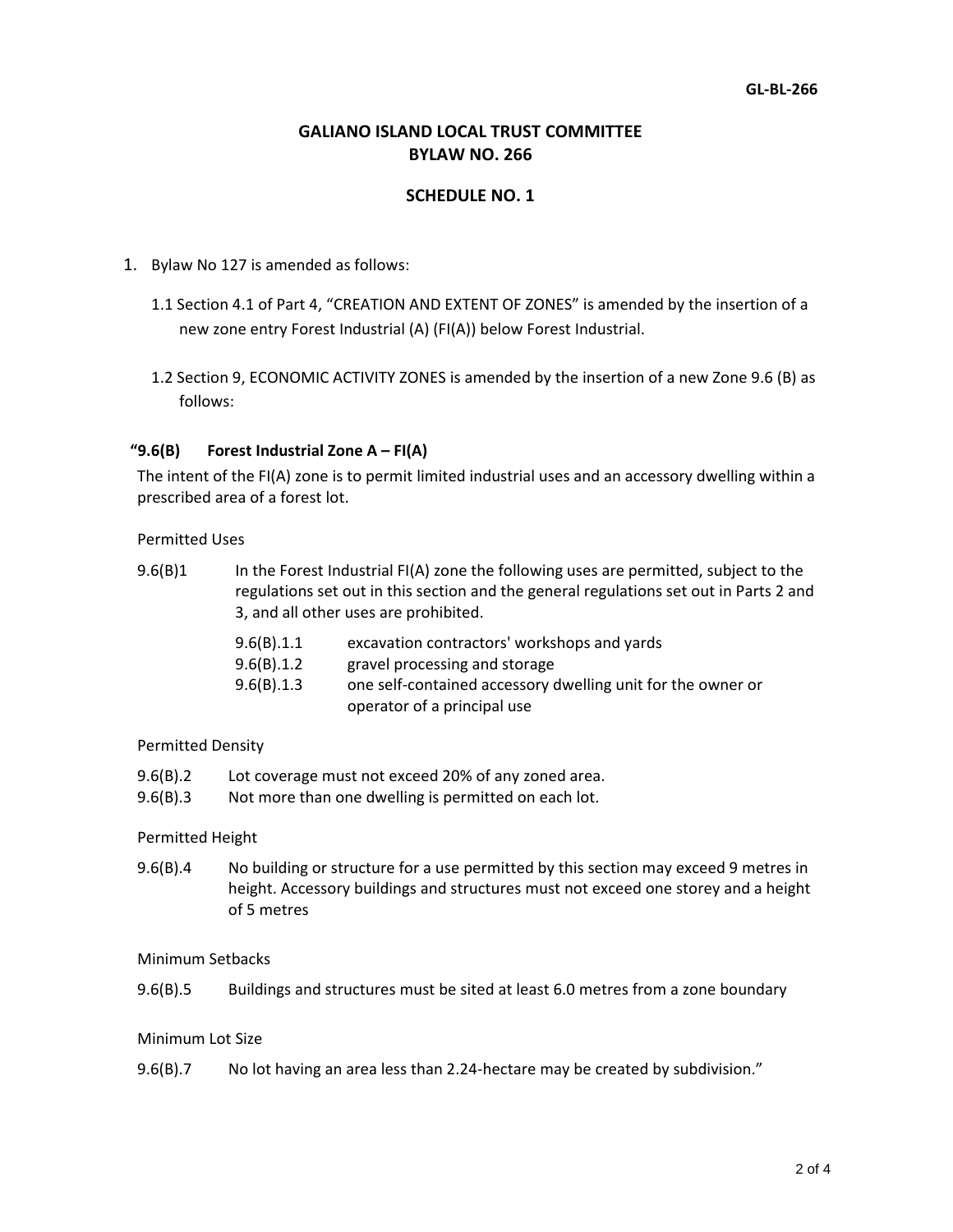### **SCHEDULE NO. 2**

- 2. Bylaw No. 127 is amended as follows:
	- 2.1 **Schedule "B" – (Zoning Sheet South)** is amended by changing the zoning classification of a portion of District Lot 37, Galiano Island, Cowichan District (PID 009-622-527) from Forest 1 (F1) to Forest Industrial (FI(A)) as shown on Plan No. 1 attached to and forming part of this bylaw.